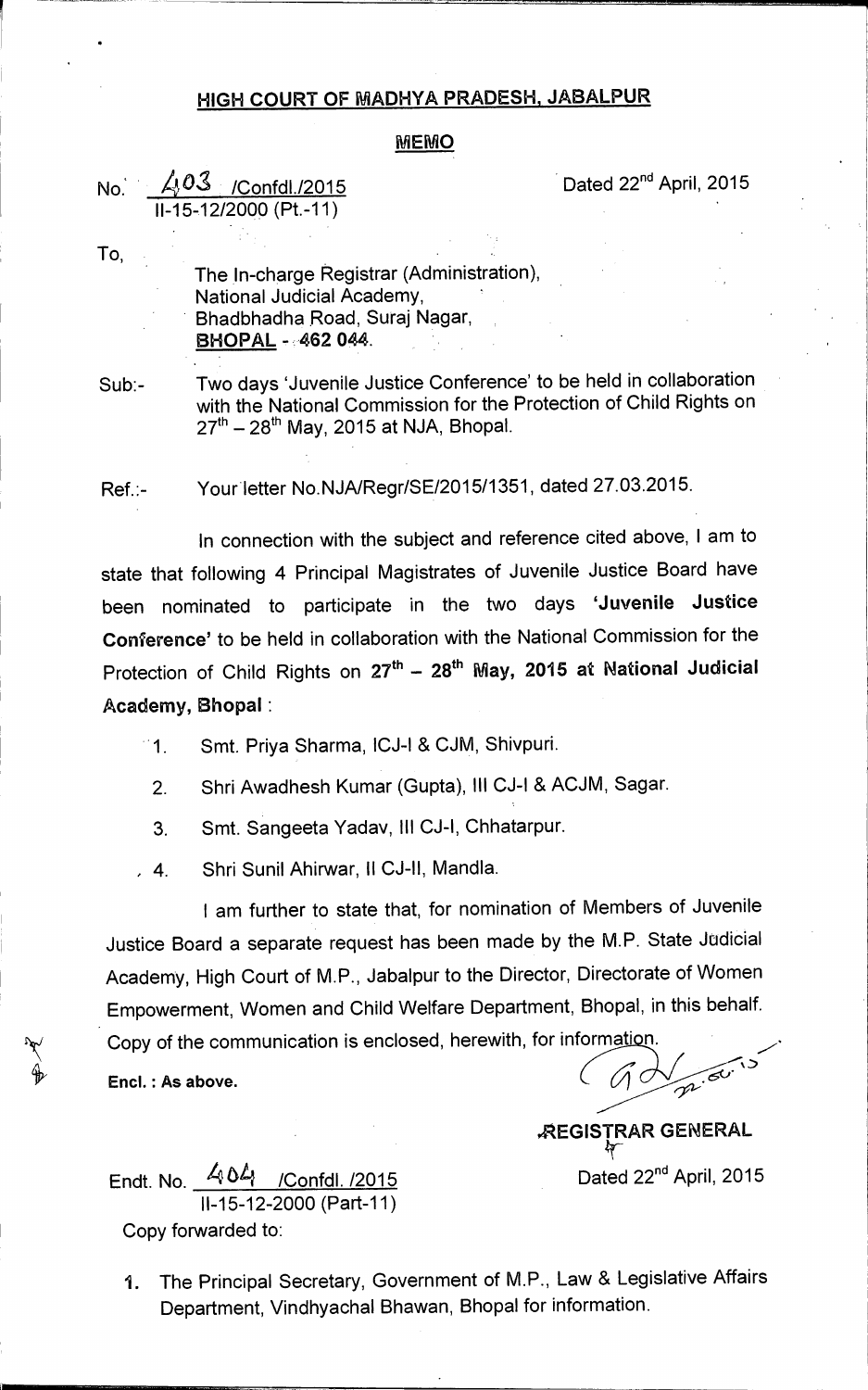- 2.(A)
- 1. Smt. Priya Sharma, ICJ-I & CJM, Shivpuri.
- 2. Shri Awadhesh Kumar (Gupta), Ill CJ-I & ACJM, Sagar.
- 3. Smt.. Sangeeta Yadav, Ill CJ-I, Chhatarpur.
- 4. Shri Sunil Ahirwar, II CJ-II, Mandla.

#### **For information and compliance.**

- After attending the conference, the participants are requested to intimate the Registry about their participation in the conference.
- **O The participants are requested to bring their Laptop with them during the conference.**
- **o The participants are requested to intimate their travel plans, by** fax **to NJA, Bhopal (Fax NO.- 0755 — 2696904 / 2432587) so that necessary arrangement may be made for their stay and transportation from Railways Station.**
- **O Information regarding arrangements made by NJA would be uploaded on NJA website (www.nja.gov.in)**
- **(B)** Participants are further directed to send comments/suggestions regarding experience of conference to the Director, MPSJA, Jabalpur.
- (C)The Officers nominated are further directed to arrange their Board Diary in such a manner that no case is listed on the dates, on which they are directed to attend this conference. In case, cases have been fixed for the said dates, Summons should not be issued and if Summons are issued, the parties should be informed about the change in dates.
- 3. The District & Sessions Judge, Shivpuri / Sagar/ Chhatarpur / Mandla for information and necessary action.

You are further requested to send confirmation of receiving of this communication immediately, by fax.

4. The Director, MPSJA, Jabalpur, with a request to utilize the experience of the officers nominated for imparting training to other Judicial Officers during various courses.

**(VED PRAKASH) AEGISTRAR GENERAL**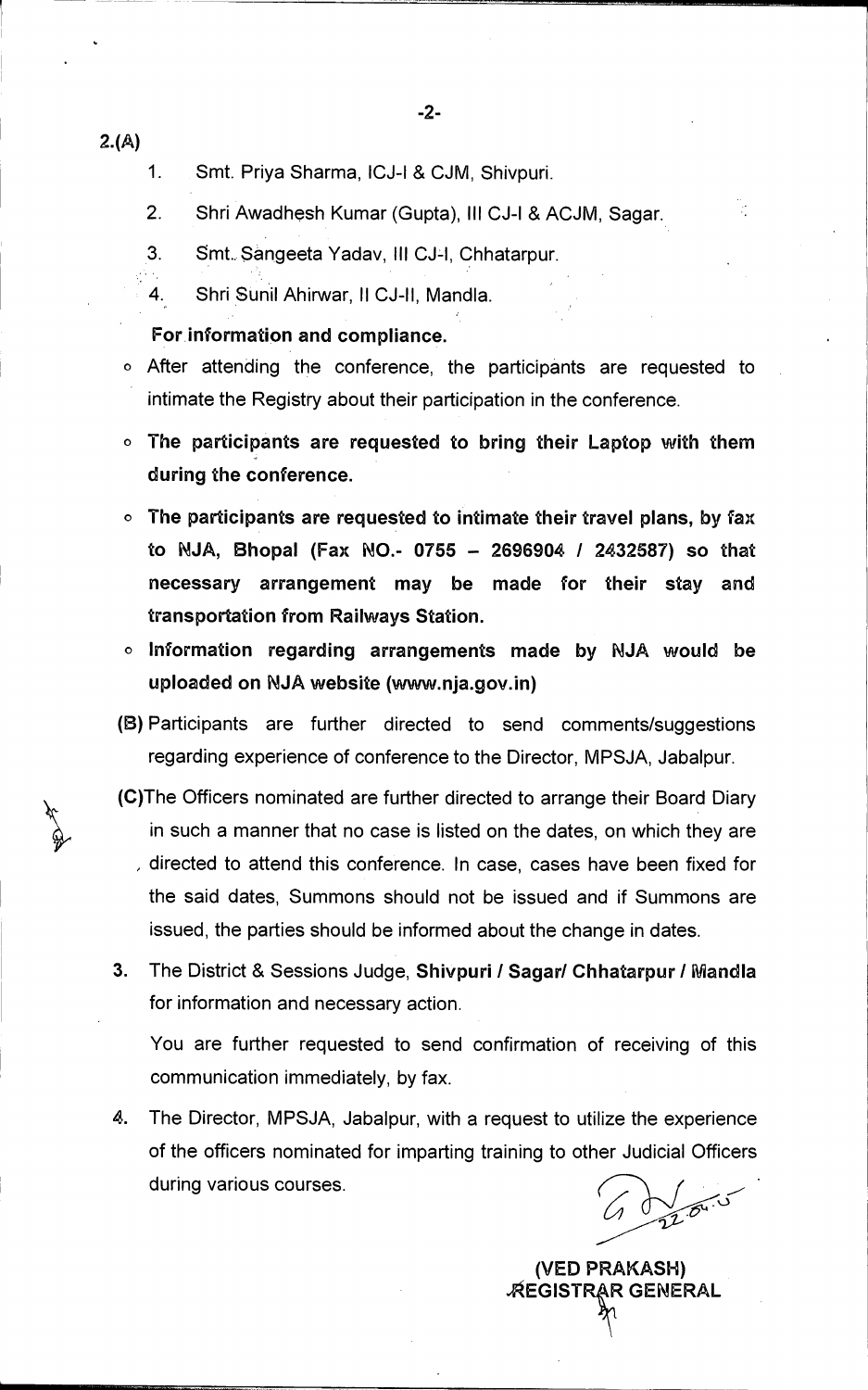### **MADHYA PRADESH STATE JUDICIAL ACADEMY, HIGH COURT OF MADHYA PRADESH, JABALPUR Old SAT Building, Beoharbagh, Jabalpur (M.P.) — 482 007**

ス

Ph. No. 0761-2626945, Telefax - 2628679, E-mail: mpjotri@gmail.com

# S.No. 4.3..../MPSJA/2015 **Jabalpur dated 21.04.2015**

**To** 

**The Director, Directorate of Women Empowerment, Women and Child Welfare Department,**  Block-2, 4<sup>th</sup> Floor, **Pariyavas Bhawan Arera Hills, BHOPAL.,** 

Sub: Regarding nomination of non Judicial Members of Juvenile Justice Board for *Two days Juvenile Justice Conference at National Judicial Academy, Bhopal.* 

•••

On the subject cited above, it is submitted that National Judicial Academy,<br>Bhopal is going to organize Two Day Juvenile Justice Conference in Bhopal is going to organize *Two Day Juvenile Justice Conference in collaboration with the National Commission for the Protection of Child Rights*  on 27<sup>th</sup> & 28<sup>th</sup> May, 2015 at National Judicial Academy, Bhopal, in which Principal Magistrates of Juvenile Justice Board & Members of Juvenile Justice Board from different districts will participate. A Copy of the PUD which is a letter No. NJA/Regr/SE/2015/135, dated 27.03.2015 received from Prof. S. P. Srivastava, I/c Registrar (Admn) National Judicial Academy, Bhopal is enclosed herewith for your perusal.